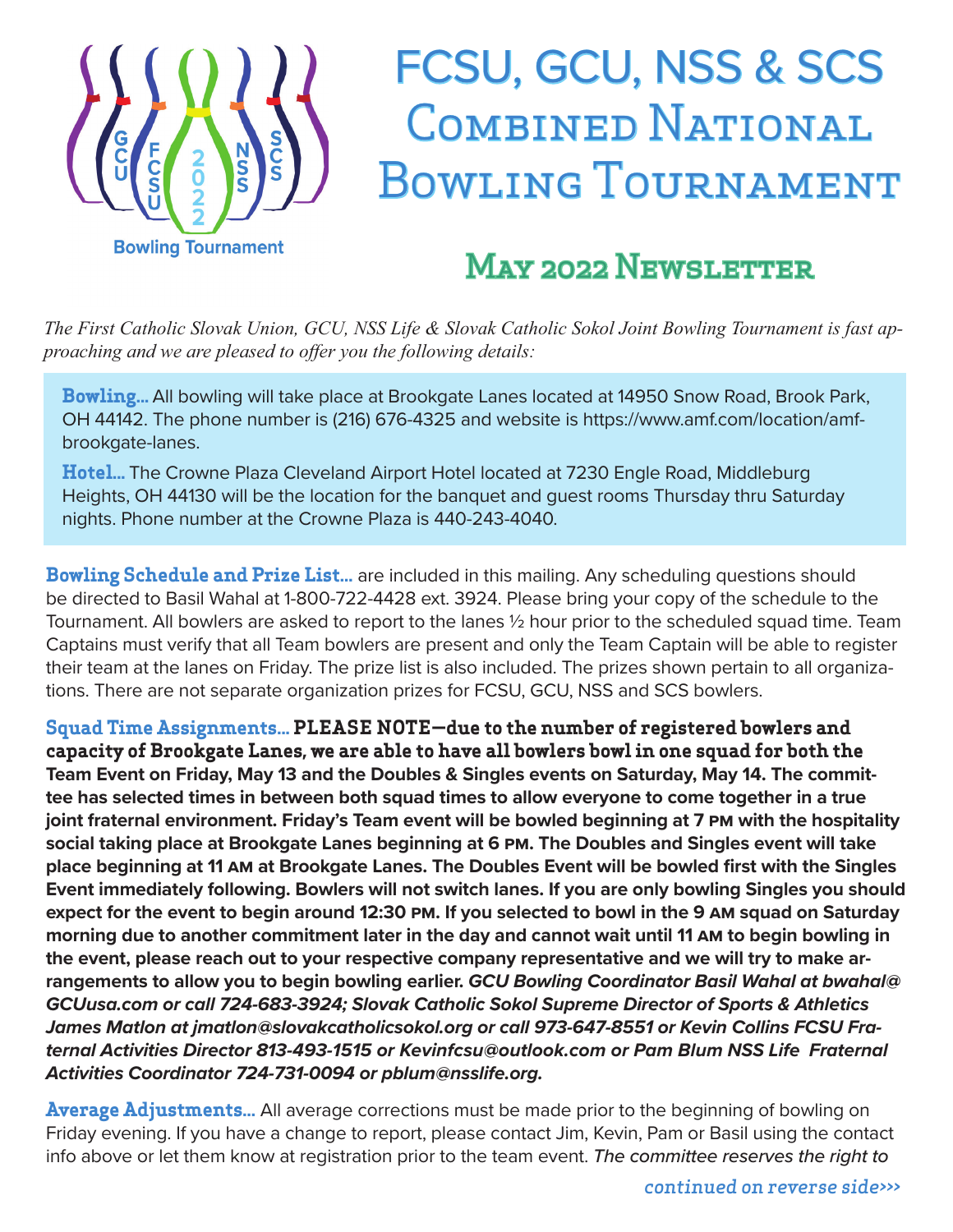adjust handicaps if a bowler comes in at the "no established average" of 175 for men or 150 for women and exceeds that average by more than 20 pins/game in a majority of the events they bowl.

**Doubles & Singles Lane Change…** You will bowl on the same lanes for both the Doubles and Singles events—all 6 games are bowled on the same pair of alleys. If you begin your Doubles event on Lane 19 you will start the Singles event on Lane 20. **Please note:** the Doubles Event is bowled first, immediately followed by the Singles Event. If you are only bowling Singles you will not begin bowling until the bowlers you are bowling with complete their Doubles games. Doubles only bowlers are asked to move to the back of the bowling area, once they have completed their 3 games.

**Friday Evening Hospitality...** All bowlers (and pre-paid quests) are welcome to join in for food and fraternalism on Friday, May 13. The hospitality buffet will be served at Brookgate Lanes beginning at 6 PM.

**Saturday Afternoon Mass...** Father Thomas Nasta of the FCSU will celebrate Mass on Saturday afternoon at 5 PM in the ballroom level of the hotel prior to the banquet.

**Saturday Evening Banquet... The banquet is by pre-ordered ticket only—it is a sit down meal and counts had to be given to the hotel in advance. There will not be any extra tickets available to purchase at the lanes or at the banquet.** The banquet will take place at the Crowne Plaza on Saturday, May 14 beginning at 6 PM. Tickets for bowlers and guests will be handed out at the Team Event on Friday evening and to those not bowling in the team event on Saturday at the Doubles & Singles Event. Tickets will also have your entree selection on them, so you must have it when you sit down at your banquet table. There will be an open bar at the event.

**Questions???** Should you have any other questions, please contact GCU Bowling Coordinator Basil Wahal at bwahal@GCUusa.com or call 724-683-3924; Slovak Catholic Sokol Supreme Director of Sports & Athletics James Matlon at jmatlon@slovakcatholicsokol.org or call 973-647-8551 or Kevin Collins FCSU Fraternal Activities Director 813-493-1515 or Kevinfcsu@outlook.com. NSS Life members please contact Pam Blum at 724-731-0094 or pblum@nsslife.org.

#### **A Safe Trip to All—See You in Cleveland!**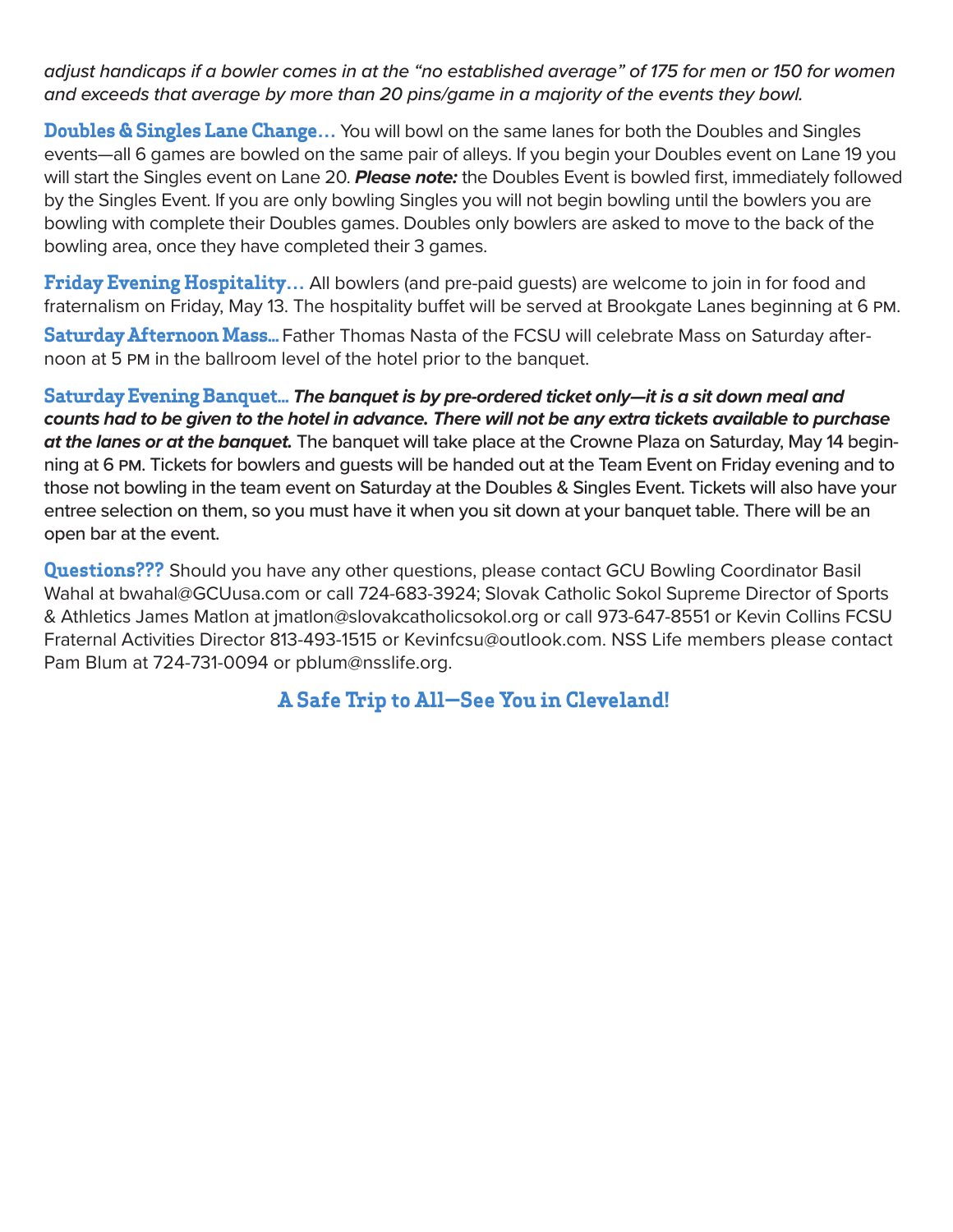

### Team Event Friday, May 13—7 PM

| Lane                    | <b>Bowler Name</b>                           | Avg        | HDCP     |
|-------------------------|----------------------------------------------|------------|----------|
| $21 -$                  | Joann Antosy                                 | 148        | 44       |
| 31.                     | Jack Arrowood                                | 171        | 58       |
| 23.                     | Karen Bakita                                 | 156        | 37       |
| $5 -$<br>4 <sup>1</sup> | Chris Barca<br>James Bart                    | 185<br>170 | 46<br>59 |
| 30.                     | Dave Barton                                  | 143        | 82       |
|                         | 7 Matthew Basl                               | 154        | 73       |
| 19                      | Melanie Basl                                 | 178        | 18       |
|                         | 38 Jeff Beattie                              | 200        | 34       |
| 29.                     | Fred T. Berestecky                           | 161        | 67       |
|                         | 35 Josh Berner                               | 163        | 65       |
|                         | 16 Gary Blasco                               | 153        | 73       |
|                         | 23 Diana Brashear<br>37 Joe Burfield         | 151<br>204 | 41<br>30 |
|                         | 37 Matt Burfield                             | 175        | 55       |
|                         | 37 Ryan Burfield                             | 175        | 55       |
| 38.                     | Joe Burkhart                                 | 115        | 106      |
|                         | 36 Chuck Butchko                             | 175        | 55       |
| 36.                     | Dan Butchko                                  | 175        | 55       |
|                         | 5 Clay R. Cato                               | 136        | 88       |
|                         | 39 Clarence Checkton<br>31 Michael Cimperman | 190<br>207 | 42<br>28 |
| 35.                     | <b>Michael Czarney</b>                       | 171        | 58       |
|                         | 13 Dan Dawson                                | 183        | 48       |
| 6.                      | <b>Marty Degnan</b>                          | 195        | 38       |
| $22 -$                  | Amy Degnan-Blasco                            | 143        | 48       |
| 40                      | Gino Delmonico                               | 227        | 11       |
| 41                      | Adam Digon                                   | 224        | 13       |
| 6.                      | 11 Rich Durcansky<br>Jeremy Francis          | 187<br>150 | 45<br>76 |
|                         | 6 Justin Francis                             | 150        | 76       |
| 27                      | Caroline Gemoll                              | 160        | 34       |
| 41                      | William (Bill) Gemoll                        | 186        | 45       |
| 10 <sup>1</sup>         | Jeremy Glass                                 | 160        | 68       |
|                         | 40 Rusty Groner                              | 198        | 35       |
| 30.<br>33.              | John Grottenthaler<br><b>Robert Haller</b>   | 188        | 44       |
| $22 -$                  | <b>Heather Horvath</b>                       | 215<br>119 | 21<br>68 |
|                         | 40 Jerry Hromada                             | 217        | 19       |
| 9.                      | James Hutzel                                 | 189        | 43       |
|                         | 6 David Iskra Jr                             | 170        | 59       |
| 16 <sup>1</sup>         | Dave Iskra Sr                                | 200        | 34       |
| 14 <sup>1</sup>         | Thomas Ivanec                                | 175        | 55       |
| 16 <sup>1</sup>         | 22 Bernadette Jacob<br>Jeff Jacob            | 149<br>200 | 43<br>34 |
|                         | 8 Charles H. Johnson                         | 159        | 68       |
| 8.                      | Frank E. Johnson                             | 190        | 42       |
| 27                      | Phyllis Johnson                              | 127        | 62       |
| 12.                     | Derek Johnston                               | 209        | 26       |
|                         | 12 Lynn Johnston                             | 207        | 28       |
| 41<br>31.               | George Juba<br>Bryan Karaffa                 | 175<br>146 | 55<br>79 |
| 23.                     | Jean Karaffa                                 | 182        | 15       |
| 31.                     | Mike Karaffa                                 | 188        | 44       |
| 35.                     | John Katricak                                | 175        | 55       |
| 25.                     | Karen Kaufman                                | 123        | 65       |
| 9:                      | Michael Kolecky                              | 175        | 55       |
| 9.                      | Peter Kolecky                                | 215        | 21       |
| 9.<br>12.               | Donald Kolecky Sr<br>Robert Kopanic          | 154<br>160 | 73<br>68 |
| 39.                     | Craig Kordich                                | 187        | 45       |
| 26                      | Ceil Kruly                                   | 142        | 49       |
| 15.                     | Marc Kudlacik                                | 135        | 89       |
| 7.                      | John Kutzfara                                | 149        | 77       |
| 19.                     | Patricia Kutzfara                            | 166        | 28       |
| 20                      | Teresa Kysilka Ivanec                        | 150        | 42       |
| 21:<br>29.              | Patricia Latshaw<br>Donald J. Lutes, Jr.     | 134<br>186 | 56<br>45 |
| $23 -$                  | Carol Macko                                  | 151        | 41       |
| 13.                     | Chris Macko                                  | 175        | 55       |
| 13.                     | Don Macko                                    | 175        | 55       |
| 13 <sub>1</sub>         | Robert Macko                                 | 158        | 69       |

| Lane     | <b>Bowler Name</b>                          | Avg        | HDCP     |
|----------|---------------------------------------------|------------|----------|
| 5        | Michael J. Mantsch                          | 162        | 66       |
| 33       | <b>Chris Mathewson</b>                      | 197        | 36       |
| 41       | <b>Gary Matta</b>                           | 175        | 55       |
| 36<br>24 | <b>Greg Maurer</b><br>Guinevere Maxima      | 168<br>150 | 61<br>42 |
| 5        | John Miller                                 | 174        | 56       |
| 25       | Helen Minarish                              | 135        | 55       |
| 33       | John L Minarish                             | 163        | 65       |
| 33       | John P Minarish                             | 186        | 45       |
| 25       | Lori Minarish                               | 150        | 42       |
|          | 15 Robert Mosloskie                         | 208        | 27       |
| 14       | Joe Moynihan                                | 175        | 55       |
| 14       | John Moynihan                               | 175        | 55       |
| 20       | Sue Moynihan                                | 150<br>177 | 42       |
| 8<br>25  | Gary S. Mozuras<br>Joanne Mozuras           | 126        | 53<br>62 |
| 3        | Damian D. Nasta                             | 175        | 55       |
| 3        | Edward C. Nasta                             | 175        | 55       |
| 3        | Fr. Thomas A. Nasta                         | 175        | 55       |
| 3        | James J. Nasta                              | 175        | 55       |
| 27       | Nicole Nasta                                | 135        | 55       |
| 7        | John W. Niskach                             | 206        | 28       |
| 19       | Patricia A. Niskach                         | 126        | 62       |
| 39       | Alan J. Novotney                            | 172        | 57       |
| 26<br>30 | Bridget Oswald                              | 139<br>169 | 51       |
| 37       | <b>Howard Oswald</b><br>Don Papcun          | 175        | 60<br>55 |
| 7        | <b>Michael Patak</b>                        | 186        | 45       |
| 15       | <b>Gary Pitonak</b>                         | 175        | 55       |
| 22       | <b>Kelly Palchanis</b>                      | 144        | 47       |
| 26       | Kelly Policicchio                           | 102        | 83       |
| 24       | Amanda Pytel                                | 150        | 42       |
| 32       | Chris Pytel                                 | 175        | 55       |
| 32       | Dave Pytel                                  | 175        | 55       |
| 24       | Marti Pytel                                 | 150        | 42       |
| 32<br>32 | Matt Pytel<br>Shaun Pytel                   | 175<br>175 | 55<br>55 |
| 16       | <b>Tony Rasimas</b>                         | 211        | 24       |
| 27       | Larissa Rathway                             | 150        | 42       |
| 8        | Fr. Joseph Repko                            | 161        | 67       |
|          | 29 David Rice                               | 152        | 74       |
| 24       | Nancy Rice                                  | 133        | 56       |
|          | 34 Nathan Richnafsky                        | 181        | 50       |
| 10       | Brian Risko                                 | 219        | 17       |
|          | 10 Francis Risko                            | 161        | 67       |
| 10       | Gary Risko<br>29 Walter Roebuck             | 210<br>158 | 25<br>69 |
| 15       | Don Salmanowitz                             | 163        | 65       |
| 12       | James Saul                                  | 194        | 39       |
| 39       | Bernard T. Seruga                           | 180        | 51       |
| 4        | Corey Shedlock                              | 210        | 25       |
| 4        | <b>Robert Shedlock</b>                      | 155        | 72       |
| 38       | <b>Tom Silay</b>                            | 198        | 35       |
| 38       | Dave Sinagra                                | 192        | 40       |
| 11       | Alex Sir Louis                              | 216        | 20       |
| 11<br>11 | Oliver Sir Louis<br><b>Robert Sir Louis</b> | 175<br>193 | 55<br>39 |
| 30       | <b>Tom Skrtich</b>                          | 129        | 94       |
| 34       | David I. Smith                              | 194        | 39       |
| 4        | John Smith                                  | 175        | 55       |
| 34       | Vernon C Smith                              | 177        | 53       |
| 34       | Vernon E Smith                              | 207        | 28       |
| 21       | Kathleen Smolkowicz                         | 143        | 48       |
| 35       | Joe Stefka                                  | 175        | 55       |
| 20       | Frances Strekal                             | 150        | 42       |
| 14<br>20 | Justin Strekal<br>Barbara Sutila            | 175<br>150 | 55<br>42 |
| 26       | <b>Christine Tokarsky</b>                   | 131        | 58       |
| 36       | John Tokarsky                               | 167        | 62       |
| 40       | Ryan Trifiletti                             | 197        | 36       |
| 21       | Deborah Unger                               | 150        | 42       |
| 19       | Barbara M. Wahal                            | 176        | 20       |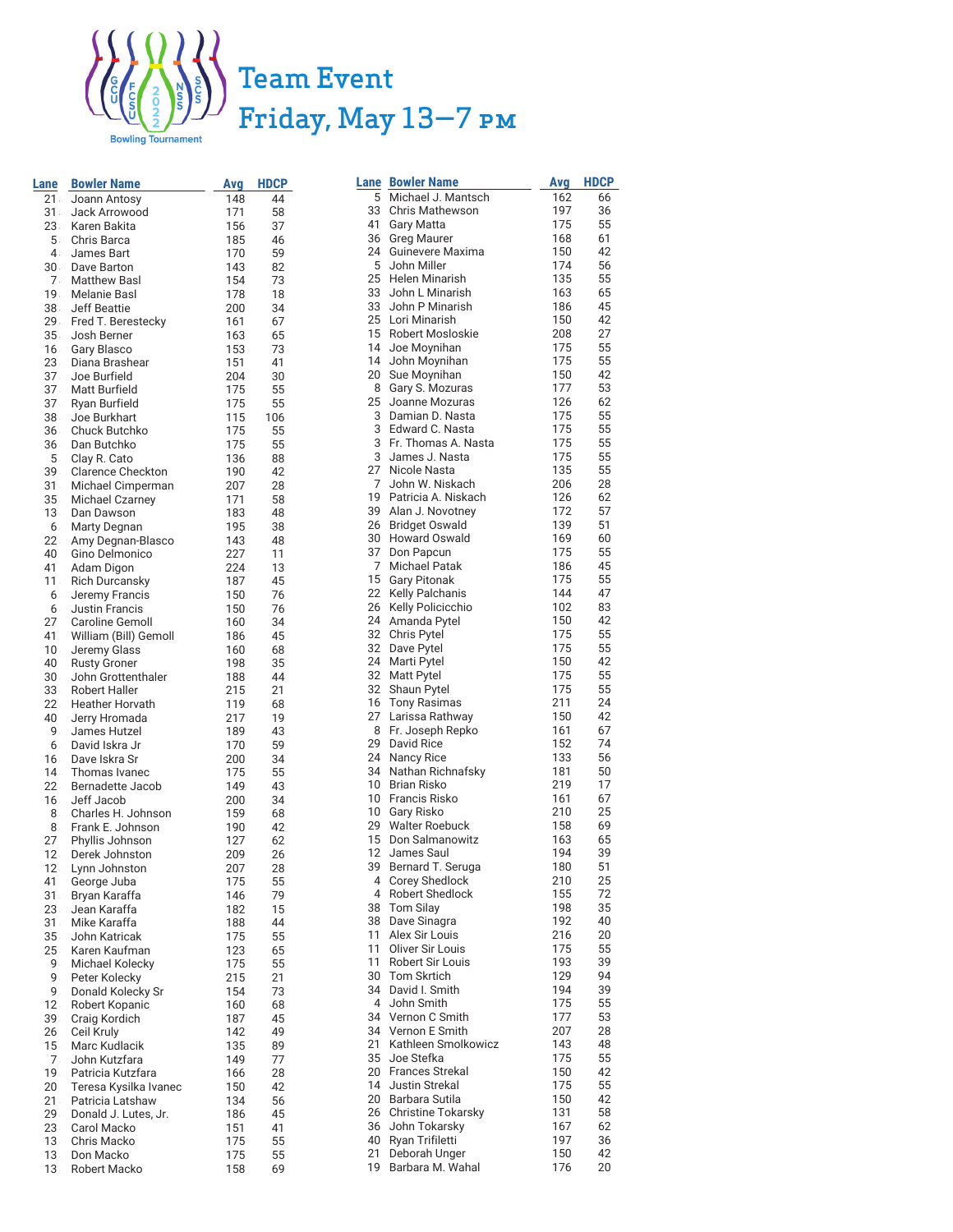

### Doubles Event Saturday, May 14—11 AM

| Lane            | <b>Bowler Name</b>                        | Avg        | <b>HDCP</b> |
|-----------------|-------------------------------------------|------------|-------------|
| 29              | Joann Antosy                              | 148        | 44          |
| 17              | Jack Arrowood                             | 171        | 58          |
| 32              | Judith A. Babik                           | 150        | 42          |
| 32              | Sue Babik                                 | 150        | 42          |
| 26              | Karen Bakita                              | 156        | 37          |
| 3               | Chris Barca                               | 185        | 46          |
| 14              | James Bart                                | 170        | 59          |
| 18              | Dave Barton                               | 143        | 82          |
| 5               | <b>Matthew Basl</b>                       | 154        | 73          |
| 25              | <b>Melanie Basl</b>                       | 178        | 18          |
| 12              | <b>Jeff Beattie</b>                       | 200        | 34          |
| 4               | Fred T. Berestecky                        | 161        | 67          |
| 16              | Josh Berner                               | 163        | 65          |
| 10              | Gary Blasco                               | 153        | 73          |
| 26              | Diana Brashear                            | 151        | 41          |
| 9               | Joe Burfield                              | 204        | 30          |
| 9               | Matt Burfield                             | 175        | 55          |
| 9<br>18         | Ryan Burfield<br>Joe Burkhart             | 175<br>115 | 55          |
| 6               | Chuck Butchko                             | 175        | 106<br>55   |
| 6               | Dan Butchko                               | 175        | 55          |
| 3               | Clay R. Cato                              | 136        | 88          |
| 42              | <b>Clarence Checkton</b>                  | 190        | 42          |
| 17              | Michael Cimperman                         | 207        | 28          |
| 16              | <b>Michael Czarney</b>                    | 171        | 58          |
| 35              | Dan Dawson                                | 183        | 48          |
| 15              | Marty Degnan                              | 195        | 38          |
| 24              | Amy Degnan-Blasco                         | 143        | 48          |
| 13              | <b>Rich Durcansky</b>                     | 187        | 45          |
| 15              | Jeremy Francis                            | 150        | 76          |
| 15              | <b>Justin Francis</b>                     | 150        | 76          |
| 30              | <b>Caroline Gemoll</b>                    | 160        | 34          |
| 6               | William (Bill) Gemoll                     | 186        | 45          |
| 11              | Jeremy Glass                              | 160        | 68          |
| 20              | <b>Rusty Groner</b>                       | 198        | 35          |
| 12              | John Grottenthaler                        | 188        | 44          |
| 7               | <b>Robert Haller</b>                      | 215        | 21          |
| 24              | <b>Heather Horvath</b><br>Michael Horvath | 119<br>175 | 68          |
| 6<br>41         | James Hutzel                              | 189        | 55<br>43    |
| 15              | David Iskra Jr                            | 170        | 59          |
| 10 <sup>1</sup> | Dave Iskra Sr                             | 200        | 34          |
| 24              | Bernadette Jacob                          | 149        | 43          |
| 10              | Jeff Jacob                                | 200        | 34          |
| 40              | Charles H. Johnson                        | 159        | 68          |
| 40              | Frank E. Johnson                          | 190        | 42          |
| 30              | Phyllis Johnson                           | 127        | 62          |
| 38              | Derek Johnston                            | 209        | 26          |
| 38              | Lynn Johnston                             | 207        | 28          |
| 17              | Bryan Karaffa                             | 146        | 79          |
| 26              | Jean Karaffa                              | 182        | 15          |
| 17              | Mike Karaffa                              | 188        | 44          |
| 23              | Karen Kaufman                             | 123        | 65          |
| 41              | Michael Kolecky                           | 175        | 55          |
| 41              | Peter Kolecky                             | 215        | 21          |
| 41              | Donald Kolecky Sr                         | 154        | 73          |
| 38<br>42        | Robert Kopanic<br>Craig Kordich           | 160<br>187 | 68<br>45    |
| 27              | Ceil Kruly                                | 142        | 49          |
| 37              | Marc Kudlacik                             | 135        | 89          |
| 5               | John Kutzfara                             | 149        | 77          |
| 25              | Patricia Kutzfara                         | 166        | 28          |
| 29              | Patricia Latshaw                          | 134        | 56          |
| 4               | Donald J. Lutes, Jr.                      | 186        | 45          |
| 26              | Carol Macko                               | 151        | 41          |
| 35              | Chris Macko                               | 175        | 55          |
| 35              | Don Macko                                 | 175        | 55          |

| Lane            | <b>Bowler Name</b>         | Avg | <b>HDCP</b> |
|-----------------|----------------------------|-----|-------------|
| 35              | Robert Macko               | 158 | 69          |
| 3.              | Michael J. Mantsch         | 162 | 66          |
| 7:              | <b>Chris Mathewson</b>     | 197 | 36          |
| 20              | <b>Greg Maurer</b>         | 168 | 61          |
| 28              | Guinevere Maxima           | 150 | 42          |
| 3               | John Miller                | 174 | 56          |
| 23              | Helen Minarish             | 135 | 55          |
| 7               | John L Minarish            | 163 | 65          |
| 7               | John P Minarish            | 186 | 45          |
| 23              | Lori Minarish              | 150 | 42          |
| 37              | Robert Mosloskie           | 208 | 27          |
| 36              | Joe Moynihan               | 175 | 55          |
| 36              | John Moynihan              | 175 | 55          |
| 40              | Gary S. Mozuras            | 177 | 53          |
| 23              | Joanne Mozuras             | 126 | 62          |
| 39              | Damian D. Nasta            | 175 | 55          |
| 39              | Edward C. Nasta            | 175 | 55          |
| 39              | Fr. Thomas A. Nasta        | 175 | 55          |
| 39              | James J. Nasta             | 175 | 55          |
| 30              | Nicole Nasta               | 135 | 55          |
| 5               | John W. Niskach            | 206 | 28          |
| 25              | Patricia A. Niskach        | 126 | 62          |
| 42              | Alan J. Novotney           | 172 | 57          |
| 27              | <b>Bridget Oswald</b>      | 139 | 51          |
| 18              | Howard Oswald              | 169 | 60          |
| 9               | Don Papcun                 | 175 | 55          |
| 5               | <b>Michael Patak</b>       | 186 | 45          |
| 37              | <b>Gary Pitonak</b>        | 175 | 55          |
| 24              | Kelly Palchanis            | 144 | 47          |
| 27              | Kelly Policicchio          | 102 | 83          |
| 8 :             | Chris Pytel                | 175 | 55          |
| 8 :             | Dave Pytel                 | 175 | 55          |
| 8 :             | Matt Pytel                 | 175 | 55          |
| 8:              | Shaun Pytel                | 175 | 55          |
| 10:             | <b>Tony Rasimas</b>        | 211 | 24          |
| 40.             | Fr. Joseph Repko           | 161 | 67          |
| 4.              | David Rice                 | 152 | 74          |
| 28              | Nancy Rice                 | 133 | 56          |
| 19:             | Nathan Richnafsky          | 181 | 50          |
| 11:             | <b>Brian Risko</b>         | 219 | 17          |
| 11:             | Francis Risko              | 161 | 67          |
| 11:             | Gary Risko                 | 210 | 25          |
| 4 :             | <b>Walter Roebuck</b>      | 158 | 69          |
| 37.             | Don Salmanowitz            | 163 | 65          |
| 38.             | James Saul                 | 194 | 39          |
| 42              | Bernard T. Seruga          | 180 | 51          |
|                 | 14 Corey Shedlock          | 210 | 25          |
| 14.             | <b>Robert Shedlock</b>     | 155 | 72          |
| 12.             | <b>Tom Silay</b>           | 198 | 35          |
| 12.             | Dave Sinagra               | 192 | 40          |
| 13:             | Alex Sir Louis             | 216 | 20          |
| 13:             | Oliver Sir Louis           | 175 | 55          |
| 13.             | Robert Sir Louis           | 193 | 39          |
| 31              | <b>Stephanie Sir Louis</b> | 150 | 42          |
| 18 <sup>°</sup> | <b>Tom Skrtich</b>         | 129 | 94          |
| 19.             | David I. Smith             | 194 | 39          |
| 14.             | John Smith                 | 175 | 55          |
| 19.             | Vernon C Smith             | 177 | 53          |
| 19.             | Vernon E Smith             | 207 | 28          |
| 29:             | Kathleen Smolkowicz        | 143 | 48          |
| 30              | Christine Tokarsky         | 131 | 58          |
| 20.             | John Tokarsky              | 167 | 62          |
| 29.             | Deborah Unger              | 150 | 42          |
| 27              | Carol Ungvarsky            | 155 | 38          |
| 20:             | Dr. Richard Ungvarsky      | 132 | 91          |
| 31              | Sonia Vorell               | 150 | 42          |
| 25:             | Barbara M. Wahal           | 176 | 20          |
|                 |                            |     |             |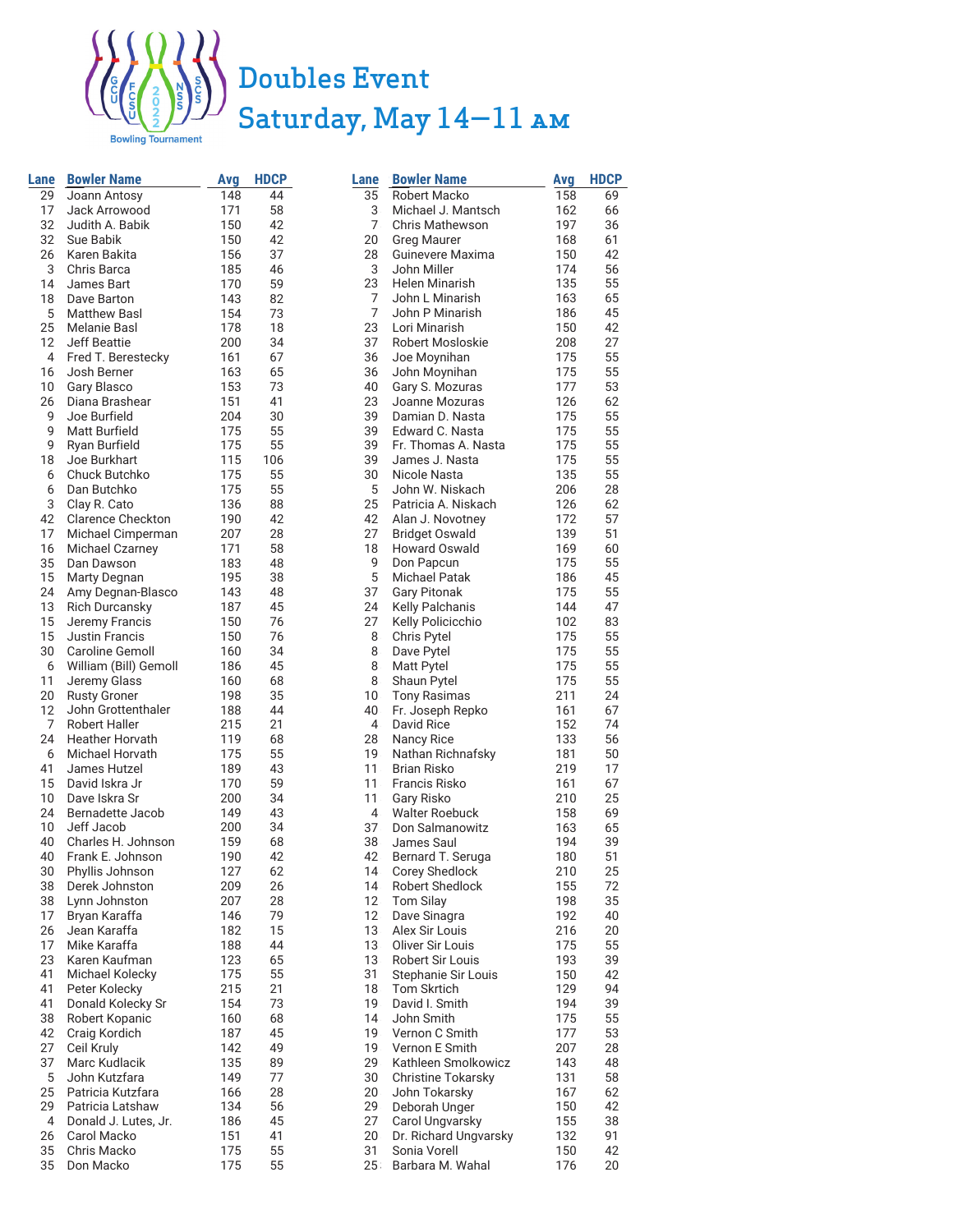

### Singles Event Saturday, May 14—Following Doubles

owling Tournament

| Lane            | <b>Bowler Name</b>                  | Avg        | <b>HDCP</b> |    | <b>Lane Bowler Name</b>                 | Avg        | HDCP     |
|-----------------|-------------------------------------|------------|-------------|----|-----------------------------------------|------------|----------|
|                 | 35 Joseph Anderson                  | 179        | 51          |    | 4 Michael J. Mantsch                    | 162        | 66       |
| 30.             | Joann Antosy                        | 148        | 44          |    | 35 Greg Maranowski                      | 214        | 22       |
| 18.             | Jack Arrowood                       | 171        | 58          |    | 8 Chris Mathewson                       | 197        | 36       |
|                 | 25 Karen Bakita                     | 156        | 37          |    | 19 Greg Maurer                          | 168        | 61       |
|                 | 4 Chris Barca                       | 185        | 46          | 27 | Guinevere Maxima                        | 150        | 42       |
| 13.             | James Bart                          | 170        | 59          |    | 4 John Miller                           | 174        | 56       |
| 17 <sup>2</sup> | Dave Barton                         | 143        | 82          |    | 24 Helen Minarish                       | 135        | 55       |
|                 | 6 Matthew Basl                      | 154        | 73          |    | 8 John L Minarish                       | 163        | 65       |
|                 | 26 Melanie Basl                     | 178        | 18          |    | 8 John P Minarish                       | 186        | 45       |
|                 | 11 Jeff Beattie                     | 200        | 34          |    | 24 Lori Minarish                        | 150        | 42       |
|                 | 3 Fred T. Berestecky                | 161        | 67          |    | 38 Robert Mosloskie                     | 208        | 27       |
|                 | 15 Josh Berner                      | 163        | 65          |    | 35 John Moynihan                        | 175        | 55       |
|                 | 9 Gary Blasco<br>25 Diana Brashear  | 153        | 73          |    | 39 Gary S. Mozuras<br>24 Joanne Mozuras | 177<br>126 | 53<br>62 |
|                 | 10 Joe Burfield                     | 151<br>204 | 41<br>30    |    | 40 Damian D. Nasta                      | 175        | 55       |
|                 | 10 Matt Burfield                    | 175        | 55          |    | 40 Edward C. Nasta                      | 175        | 55       |
|                 | 10 Ryan Burfield                    | 175        | 55          |    | 40 Fr. Thomas A. Nasta                  | 175        | 55       |
| 17 <sup>2</sup> | Joe Burkhart                        | 115        | 106         |    | 40 James J. Nasta                       | 175        | 55       |
|                 | 5 Chuck Butchko                     | 175        | 55          |    | 29 Nicole Nasta                         | 135        | 55       |
|                 | 5 Dan Butchko                       | 175        | 55          |    | 6 John W. Niskach                       | 206        | 28       |
|                 | 4 Clay R. Cato                      | 136        | 88          |    | 26 Patricia A. Niskach                  | 126        | 62       |
|                 | 41 Clarence Checkton                | 190        | 42          |    | 41 Alan J. Novotney                     | 172        | 57       |
|                 | 18 Michael Cimperman                | 207        | 28          |    | 28 Bridget Oswald                       | 139        | 51       |
|                 | 15 Michael Czarney                  | 171        | 58          |    | 17 Howard Oswald                        | 169        | 60       |
|                 | 36 Dan Dawson                       | 183        | 48          |    | 10 Don Papcun                           | 175        | 55       |
|                 | 16 Marty Degnan                     | 195        | 38          |    | 6 Michael Patak                         | 186        | 45       |
|                 | 23 Amy Degnan-Blasco                | 143        | 48          |    | 38 Gary Pitonak                         | 175        | 55       |
|                 | 35 Adam Digon                       | 224        | 13          |    | 23 Kelly Palchanis                      | 144        | 47       |
|                 | 14 Rich Durcansky                   | 187        | 45          |    | 28 Kelly Policicchio                    | 102        | 83       |
|                 | 16 Jeremy Francis                   | 150        | 76          |    | 32 Amanda Pytel                         | 150        | 42       |
|                 | 16 Justin Francis                   | 150        | 76          |    | 7 Chris Pytel                           | 175        | 55       |
| 29              | Caroline Gemoll                     | 160        | 34          |    | 7 Dave Pytel                            | 175        | 55       |
| 5               | William (Bill) Gemoll               | 186        | 45          |    | 32 Marti Pytel                          | 150        | 42       |
| $12 -$          | Jeremy Glass                        | 160        | 68          |    | 7 Matt Pytel                            | 175        | 55       |
|                 | 19 Rusty Groner                     | 198        | 35          | 7  | Shaun Pytel                             | 175        | 55       |
| $11 -$          | John Grottenthaler                  | 188        | 44          | 9  | Tony Rasimas                            | 211        | 24       |
|                 | 8 Robert Haller                     | 215        | 21          |    | 39 Fr. Joseph Repko                     | 161        | 67       |
|                 | 23 Heather Horvath                  | 119        | 68          |    | 3 David Rice                            | 152        | 74       |
| 42.             | James Hutzel                        | 189        | 43          | 27 | <b>Nancy Rice</b>                       | 133        | 56       |
|                 | 16 David Iskra Jr                   | 170        | 59          | 20 | Nathan Richnafsky                       | 181        | 50       |
|                 | 9 Dave Iskra Sr                     | 200        | 34          |    | 12 Brian Risko                          | 219        | 17       |
|                 | 23 Bernadette Jacob<br>9 Jeff Jacob | 149        | 43          |    | 12 Francis Risko                        | 161        | 67       |
|                 | 39 Charles H. Johnson               | 200<br>159 | 34<br>68    |    | 12 Gary Risko                           | 210        | 25       |
|                 | 39 Frank E. Johnson                 | 190        | 42          |    | 3 Walter Roebuck<br>38 Don Salmanowitz  | 158<br>163 | 69<br>65 |
| 29              | Phyllis Johnson                     | 127        | 62          |    | 37 James Saul                           | 194        | 39       |
| 37.             | Derek Johnston                      | 209        | 26          |    | 41 Bernard T. Seruga                    | 180        | 51       |
|                 | 37 Lynn Johnston                    | 207        | 28          |    | 13 Corey Shedlock                       | 210        | 25       |
|                 | 18 Bryan Karaffa                    | 146        | 79          |    | 13 Robert Shedlock                      | 155        | 72       |
|                 | 25 Jean Karaffa                     | 182        | 15          | 11 | Tom Silay                               | 198        | 35       |
|                 | 18 Mike Karaffa                     | 188        | 44          | 11 | Dave Sinagra                            | 192        | 40       |
|                 | 24 Karen Kaufman                    | 123        | 65          |    | 14 Alex Sir Louis                       | 216        | 20       |
|                 | 42 Michael Kolecky                  | 175        | 55          |    | 14 Robert Sir Louis                     | 193        | 39       |
|                 | 42 Peter Kolecky                    | 215        | 21          | 31 | Stephanie Sir Louis                     | 150        | 42       |
|                 | 42 Donald Kolecky Sr                | 154        | 73          |    | 17 Tom Skrtich                          | 129        | 94       |
|                 | 37 Robert Kopanic                   | 160        | 68          |    | 20 David I. Smith                       | 194        | 39       |
| 41.             | Craig Kordich                       | 187        | 45          | 13 | John Smith                              | 175        | 55       |
| 28              | Ceil Kruly                          | 142        | 49          | 20 | Vernon C Smith                          | 177        | 53       |
| 38.             | Marc Kudlacik                       | 135        | 89          |    | 20 Vernon E Smith                       | 207        | 28       |
|                 | 6 John Kutzfara                     | 149        | 77          |    | 30 Kathleen Smolkowicz                  | 143        | 48       |
|                 | 26 Patricia Kutzfara                | 166        | 28          |    | 29 Christine Tokarsky                   | 131        | 58       |
|                 | 30 Patricia Latshaw                 | 134        | 56          | 19 | John Tokarsky                           | 167        | 62       |
|                 | 3 Donald J. Lutes, Jr.              | 186        | 45          |    | 30 Deborah Unger                        | 150        | 42       |
|                 | 25 Carol Macko                      | 151        | 41          |    | 28 Carol Ungvarsky                      | 155        | 38       |
|                 | 36 Chris Macko                      | 175        | 55          |    | 19 Dr. Richard Ungvarsky                | 132        | 91       |
|                 | 36 Don Macko                        | 175        | 55          | 26 | Barbara M. Wahal                        | 176        | 20       |
| 36.             | Robert Macko                        | 158        | 69          |    | 31 Anna Winters                         | 150        | 42       |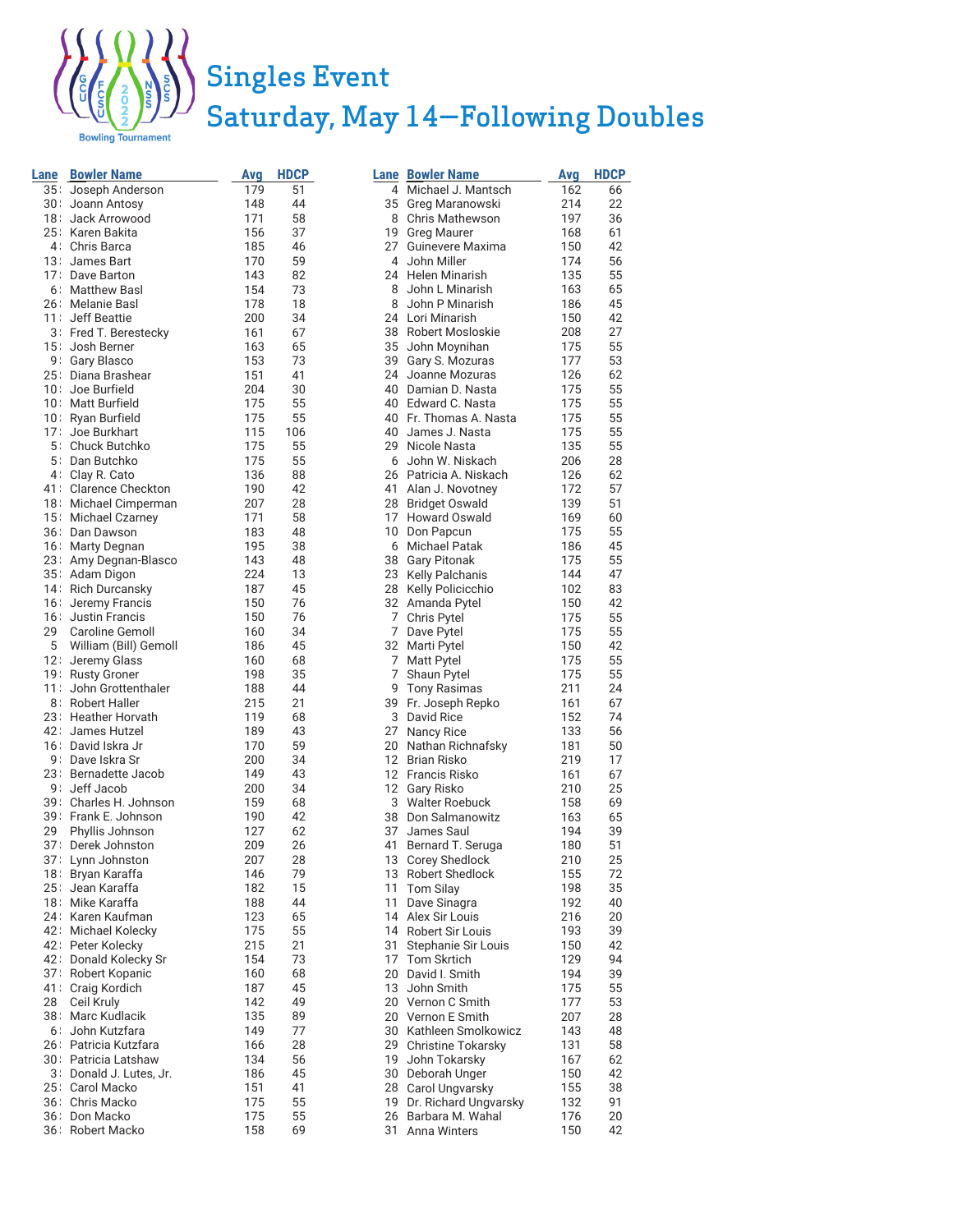## 2022 FCSU+GCU+NSS+SCS Bowling Prize Fund

**Men** 

| Event          | <b>Total Bowlers</b> | <b>Prize Fund</b> | <b>Subsidy</b> | <b>Total Prize Fund</b> |
|----------------|----------------------|-------------------|----------------|-------------------------|
| ⊺eamI          | 108                  | 1,080.00          | 1,100.00       | 2,180.00                |
| Singles        |                      | 970.00            | 390.00         | 1,360.00                |
| <b>Doubles</b> | 102                  | 1,020.00          | 760.00         | 1,780.00                |
| All Events     | 95                   | 475.00            | 340.00         | 815.00                  |
|                | Totalsl              | 3,545.00          | 2,590.00       | 6,135.00                |

#### **Women**

| Event      | <b>Total Bowlers</b> | <b>Prize Fund</b> | <b>Subsidy</b> | <b>Total Prize Fund</b> |
|------------|----------------------|-------------------|----------------|-------------------------|
| TeamI      | 36                   | 360.00            | 370.00         | 730.00                  |
| Singles    | 35                   | 350.00            | 140.00         | 490.00                  |
| DoublesI   | າາ                   | 320.00            | 240.00         | 560.00                  |
| All Events | 30                   | 150.00            | 110.00         | 260.00                  |
|            | <b>Totals</b>        | 1,180.00          | 860.00         | 2,040.00                |

**Totals** 

| <b>Prize Funds</b>                                 | \$   | 4,725.00 |
|----------------------------------------------------|------|----------|
| FCSU+GCU+NSS+SCS Subsidy*                          | \$   | 3,450.00 |
| Tournament Winner's Awards (32)                    | -\$  | 640.00   |
| <b>Total</b>                                       | - \$ | 8,815.00 |
| *Includes extra \$,1000 from GCU for Actual Prizes |      |          |
| Men' Budget Total                                  | -\$  | 6,455.00 |
| Women's Budget Total                               | \$   | 2,360.00 |
| <b>Prize Fund Budget Total</b>                     | S    | 8,815.00 |